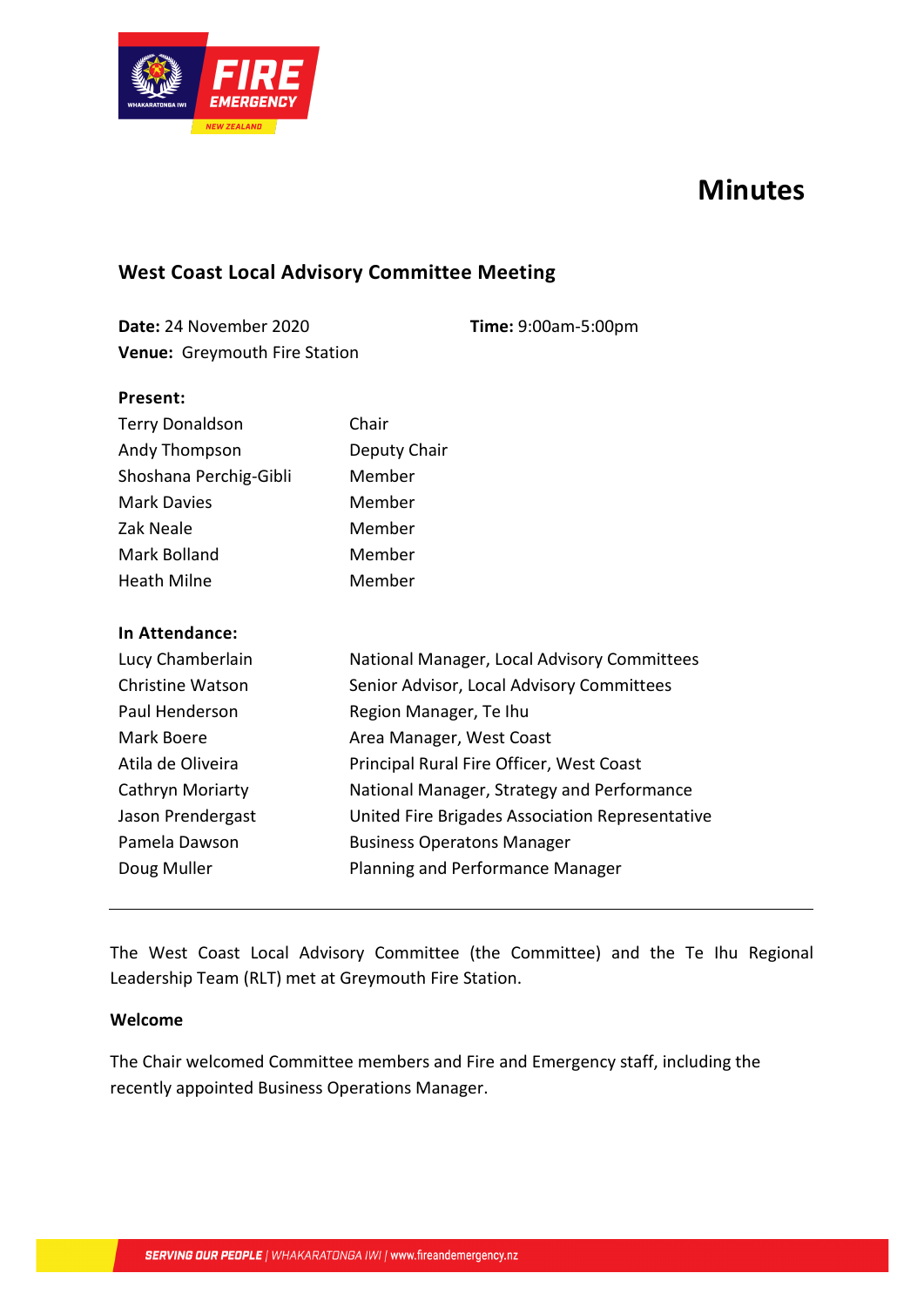### **Minutes**

The Minutes from the September meeting were confirmed as a correct record.

# **Correspondence**

The Committee received a letter from the Fire and Emergency Board in response to its first report, which was presented to the October Board meeting, noting its approval ofthe progress and direction of the Committee's work.

# **District risks, priorities, engagement gaps and opportunities**

The RLT presented information on the brigades on the West Coast District, risks and challenges and opportunities to assist the Committee to focus its engagement in areas where it can add most value.

## **Stakeholder Engagement**

Stakeholder engagement this quarter has consisted of introductory conversations with education and health stakeholders.

The Committee has scheduled several meetings and informal engagements before its February meeting, including a meeting with the rūnanga of Kāti Waewae, presentations to Greymouth and Hokitika brigades and to the West Coast Mayors, Chairs and Iwi Group.

Members will also continue to socialise the role of the LAC with stakeholders in industries and small and medium enterprises.

Challenges with volunteerism in some smaller communities were identified by the RLT and the Committee plansto explore local needs, and opportunities and barriers to volunteerism in the course of its engagement.

# **Memorandum of Understanding (MOU) and Operational Service Agreements (OSAs)**

The Committee discussed the provisions of the national MOU with the Ministry of Education and the national OSAs with the Department of Conservation and the New Zealand Defence Force.

## **United Fire Brigades Association (UFBA)**

A representative from the UFBA presented to the meeting on the UFBA's role, its connections with Fire and Emergency and the ways in which it supports volunteers. The Committee noted the challenges that exist communicating with, and training volunteers, due to seasonal work and commitments on the West Coast.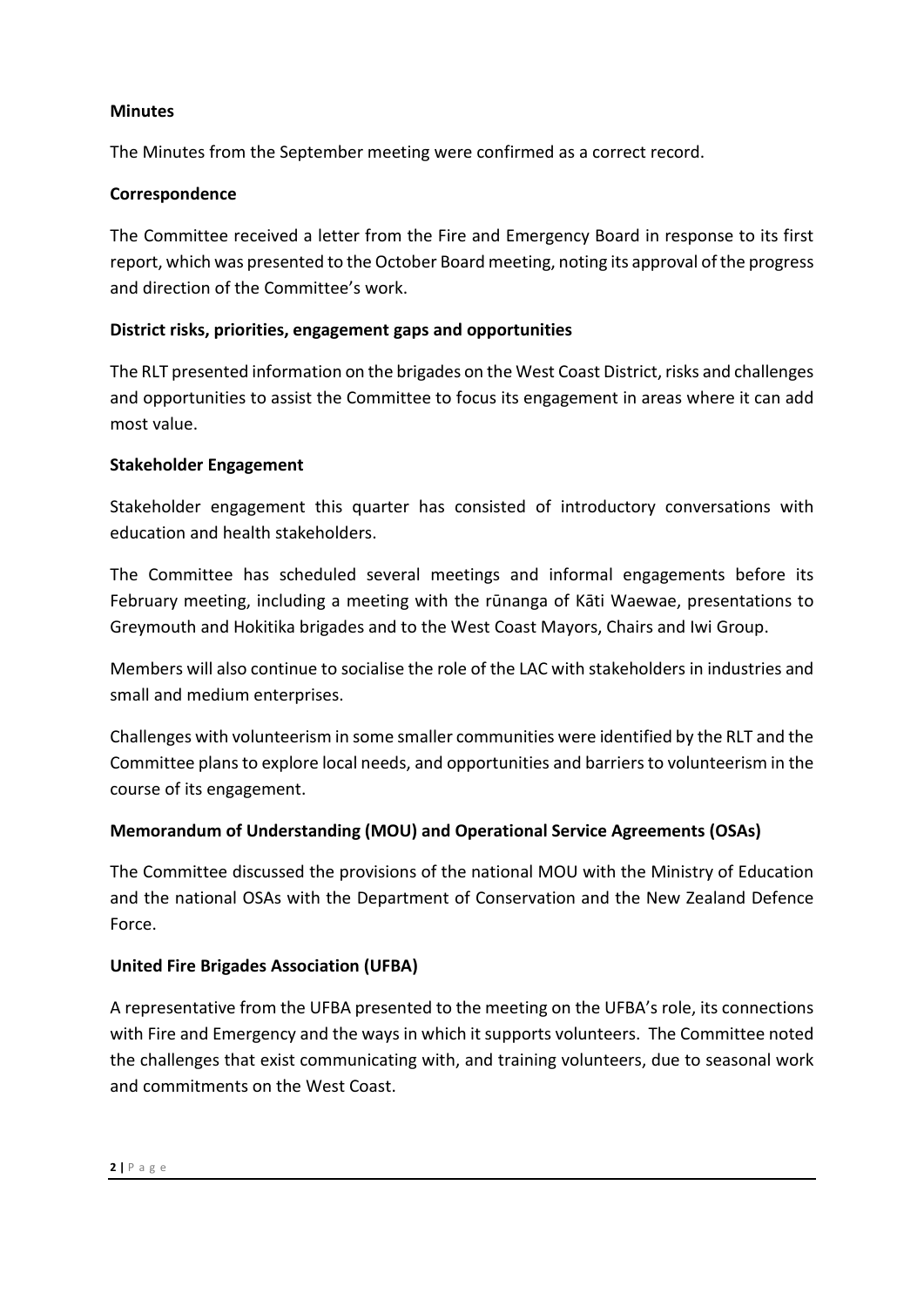#### **Volunteer Support**

The Volunteer Development Manager (VDM) outlined the leadership development and coaching and other support he and other VDMs provide volunteers and brigade leaders. Committee members noted their interest in communicating these opportunities with volunteers during the course of their work.

#### **Report to the Board**

The Committee drafted the content of the December Board Report.

The meeting closed at 5:00pm.